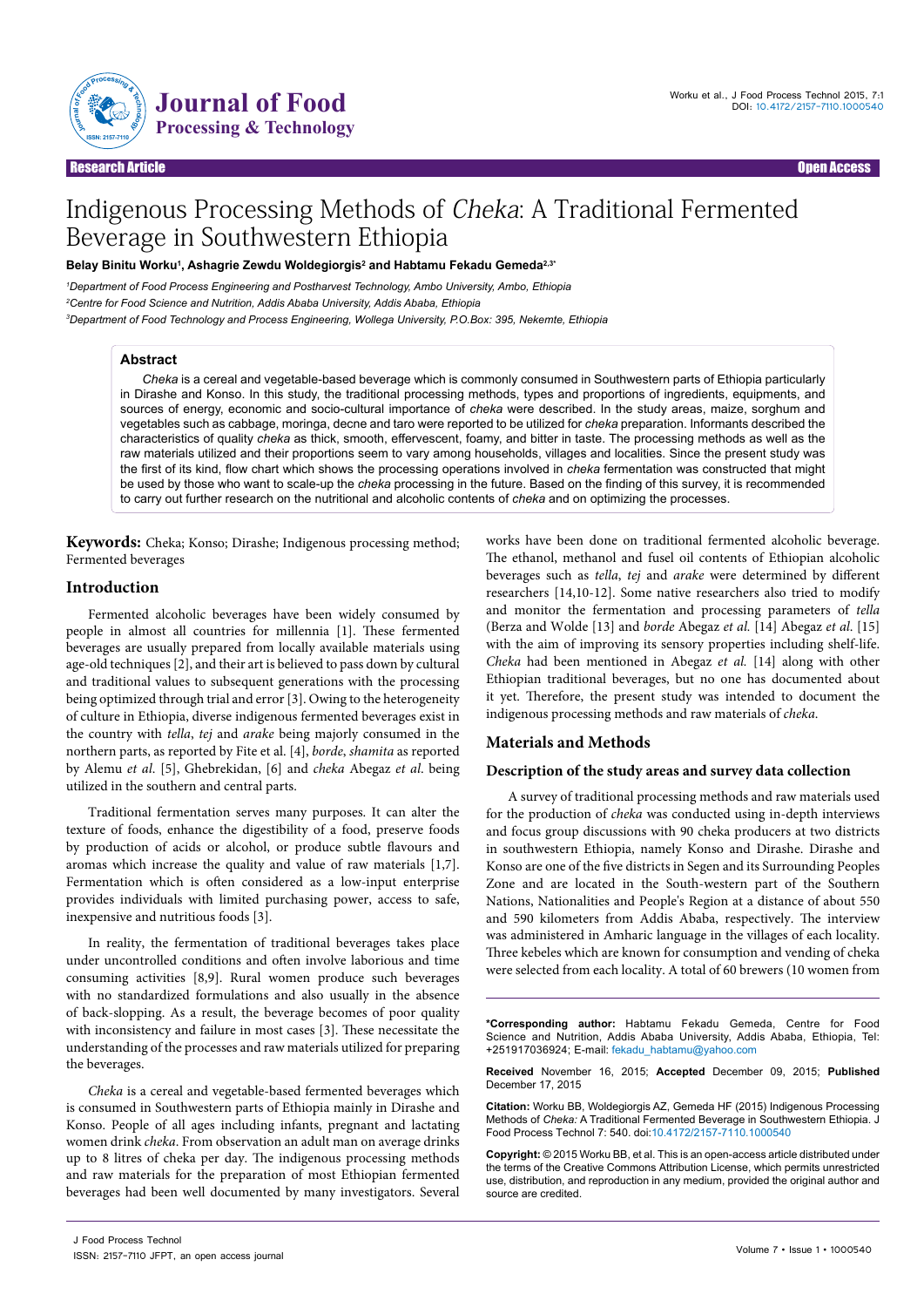each kebele) were selected randomly for interview after preliminary screening. In order to obtain an insight into the processing operations, ingredient proportions, consumption patterns and undisclosed things, focus group discussions were carried out in three kebeles with 30 women who were selected based on availability. Data were collected on the preparation techniques, types and proportions of ingredients, sources of energy, types of equipment, sensory properties, shelf-life and economic importance of *cheka* as well as constraints in its production, marketing and consumption [8]. Cooking temperatures were recorded during on the spot interviews at Karat, Gato and Gidole where people use warm water for diluting *cheka*.

#### **Result and Discussion**

#### **Raw materials utilized for the preparation of** *cheka*

In the study areas, *cheka* is mainly prepared from cereals such as sorghum (*Sorghum bicolor*) and maize (*Zea mays*) and vegetables such as leaf cabbage (*Brassica spp*.), moringa, (*Moringa stenoptella*), and decne (*Leptadenia hastata).* In addition, brewers in Dirashe use the root part of taro, whereas producers in Konso rarely use the leaf part of taro. In some localities, few households also use dried edible leftovers of *injera*, *kitta* or *kurkufa*. The informants of this study also disclosed that few brewers use hop to make *cheka* taste bitter as consumers judge this sort of *cheka* as of good quality.

Actually, most *cheka* producers (48.9%) use a mixture of cereals for *cheka* preparation since they have more than one farm and therefore, can produce different cereal crops during one production season. They also believe that the quality and sensory properties of cheka is determined by the type and combination of cereals utilized. For instance, brewers in most localities reported that if maize is exclusively utilized, the prepared *cheka* become sour before expected time and on the other hand, if only red sorghum is used, the *cheka* takes much time to become mature. However, maize is frequently utilized for producing Konso *cheka* which needs short fermentation period (usually 4 days). The ingredients utilized and their possible combinations were found to vary within and between households regardless of localities and processing methods employed. The proportion of malt to unmalted ingredients varies with the processing method, climatic conditions and strength of the product of second phase of *cheka* fermentation. The proportion of the malt used during the whole phases of *cheka* fermentation varies between 20 and 25% of the total unmalted ingredients. The raw materials utilized for *cheka* preparation are selected based on availability, price, purpose of production (e.g. for home consumption, social events, etc.), processing activities involved and preferences of the brewers. Seasonal variations in the price of various cereals also affect the choice of ingredients in both localities.

#### **Preparation of malt**

Malt used for *cheka* preparation can be prepared from a single or mixture of cereals. The cereals utilized for this purpose include maize, sorghum, barley (*Hordeum vulgare*) and finger millet (*Eleusine coracana*). The latter two cereals always are not utilized alone and barley could be utilized as malted or unmalted ingredient. About 38% of the respondents reported maize was the most appropriate raw materials for malt. According to the brewers barley is utilized to make the *cheka* more alcoholic and it is often used in small quantities (10- 15% of the malted ingredient). Cereals stored in silos if not damaged by pests such as weevils are appropriate for malt preparation. In some instances, grains stored underground for few weeks to a year might be used for malt.

Brewers always begin malt preparation by cleaning the grains through winnowing and the floatation method during soaking. The grains are steeped in water overnight for sorghum, barley and finger millet but it requires 24 hours for maize. In case, maize is mixed with other cereals for malt preparation, the soaking time is reduced from the usual 24 hours. This is because other cereals absorb excess water and become spoiled instead of sprouting. The steep water is poured out and/or drained off when storing in a sack. Historically, the swollen grains were allowed to germinate in a basket while covered with leafs of castor oil or ensete. The duration of germination varies with the type of cereal used and the interest of the brewer. In most areas, the germination takes 2-3 days for all cereals. However, some producers in Konso allow the grains to germinate for more than 4 days at ambient temperatures so that mold could develop which is desired for foam formation. In this case, the sack is tightly wrapped in order not to allow excess air to enter into the sack. After four days, the sack is opened for about 2 minute and again wrapped for extra 3-4 days. The germinated grains are then spread out on an animal hide, a sheet of plastic material or mat made of leaves of *Phoenix reclinata* and let to dry in the sun for 2-5 days depending on weather conditions and stored in a dry place until required.

Depending on the volume of cheka to be produced, the entire malt or its portion can be milled for immediate use. Some brewers mix the malt with unmalted barley when they need to mill it. None of the respondents utilize wet malt that was reported to be used in borde preparation [8].

#### **Sources of fuel and equipment utilized for** *cheka* **preparation**

*Cheka* producers depend on firewood and dry crop residues such as maize or sorghum stalks, straw and corncob. Locally available rudimentary equipment is used by producers for traditional preparation of *cheka*. Large clay pots (*gan or insira*), plastic containers or metal barrels (whose capacity varies from 50 litres to 200 litres), plastic buckets, plates and bowls made from woods (*Gebete*) and car tires are utilized for cheka fermentation. Baskets of varying shapes and sizes made from bamboo and sieves made from leaf of *Phoenix reclinata* (*Yezembaba kitel*) and circular flat metal mesh are used. Traditional pestle and mortar made from wood and circular flat trays made by interweaving bamboo splints are utilized when cleaning grains. Modern flour mills are available for milling purpose but grinding stones are still used for milling fermented vegetables and malt in some villages. Metal and clay pots of different size are used for cooking fermented products and boiling water during *cheka* preparation and consumption. Large gourd bottles with long necks (10-15 litres), plastic jars and clay pots (10-25 litres) are used for transporting *cheka* to farm for workers as well as in case of social events such as wedding and funeral ceremonies. Depending on age a single person may use small screw-cap plastic bottles and gourd bottles or jars (2-5 litres) when going to farm or looking after livestock. At villages and market places *cheka* is served in plastic or metal containers (cans) and gourd bottles (not long necked) whose capacity is approximately 1 litre (Table 1).

#### **Description of the methods and steps in** *cheka* **preparation**

The processes of *cheka* preparation are very complex and vary among households, villages and localities. The duration of *cheka* fermentation varies from 12 hours (½ day) for *menna* to months for *parshota*. Processes which involve short fermentation time are followed by those brewers producing *cheka* for sale. The variation among respondents opinion concerning proportions of raw materials utilized for *cheka* preparation makes the estimation of the amount of

Page 2 of 7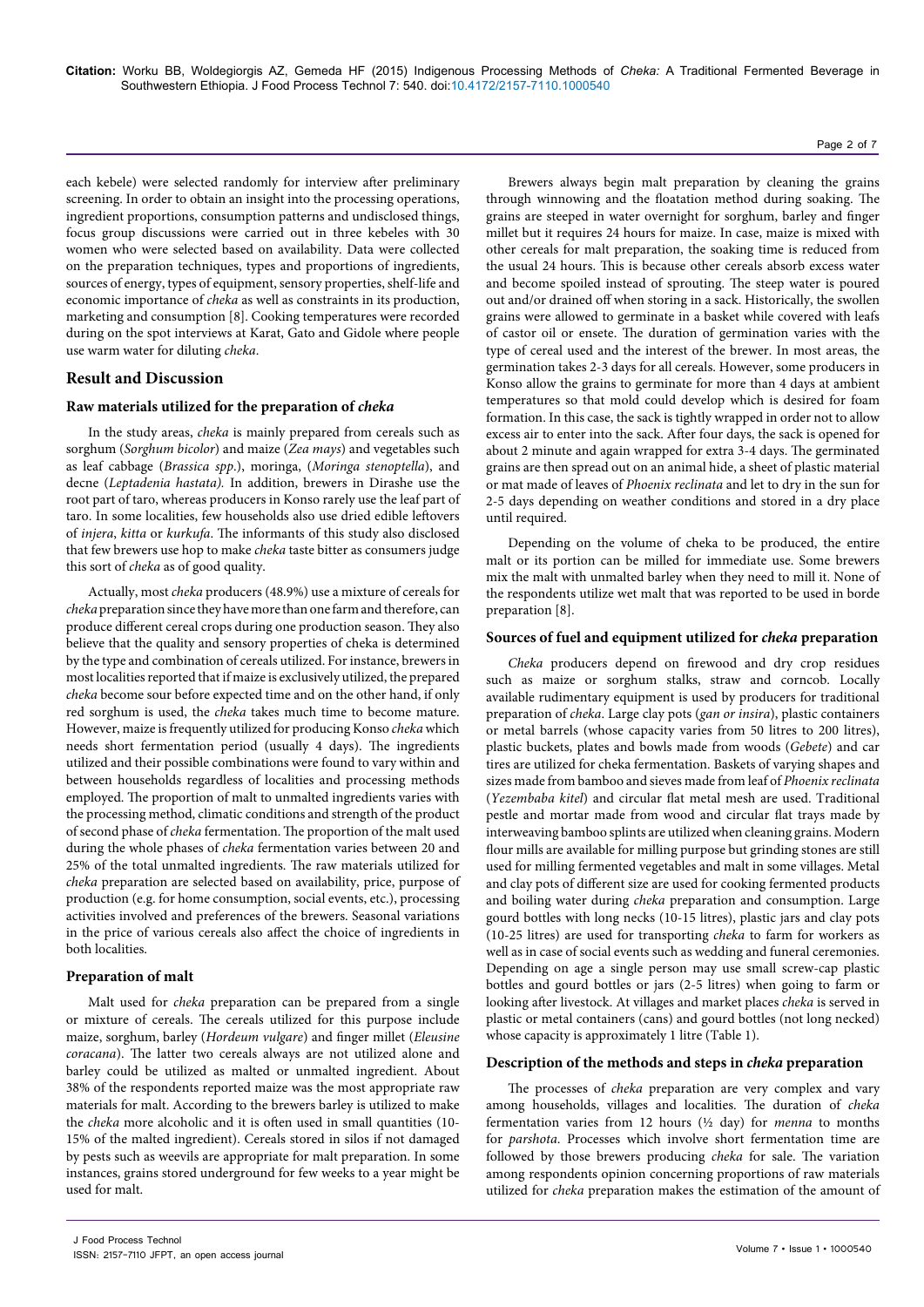**Citation:** Worku BB, Woldegiorgis AZ, Gemeda HF (2015) Indigenous Processing Methods of *Cheka:* A Traditional Fermented Beverage in Southwestern Ethiopia. J Food Process Technol 7: 540. doi:10.4172/2157-7110.1000540

Page 3 of 7

| <b>Operations</b>                      | <b>Equipment</b>                                                              |  |  |
|----------------------------------------|-------------------------------------------------------------------------------|--|--|
| Drying of grains and malt              | Plastic sheets, animal hide, mats, mosquito net, blanket                      |  |  |
| Malt preparation                       | Metal pots, bucket, bowl, sack, baskets                                       |  |  |
| Cleaning of grains                     | Traditional flat trays (sefed), mortar and pestle                             |  |  |
| Milling                                | Flour mill, grinding stones                                                   |  |  |
| Filtering and sieving                  | Traditional sieve (wonfit)                                                    |  |  |
| Fermentation of leafy vegetables       | Small traditional bowl, buckets, plastic plates, broken clay pots or jars     |  |  |
| Cooking and boiling                    | Metal pots, barrel, insira                                                    |  |  |
| Crashing of dough balls                | Beer bottle, cylindrical stone, pestle-like wood (tomambyta or korya kabotat) |  |  |
| Main fermentation and storage of cheka | Large bowl, plastic container, barrel                                         |  |  |
| Serving utensils                       | Small metal or plastic containers, gourd bottles                              |  |  |

**Table 1:** *Cheka* processing operations and equipment utilized for the purpose.

the ingredients and water used problematic. The type and proportion of ingredients depend on the volume of *cheka* to be produced, the availability of the ingredient and type of the *cheka* being produced. Three types of cheka are produced in the study districts such as *hiba*  (*parshota*), *chaqa* (*fasha*) and *menna* (*poh-kedha or madhot*). Most cheka preparation methods involve three major phases that are marked by cooking. *Menna* is prepared in a similar way to konso cheka. The only difference is that in the case of *menna*, the initial fermentation lasts within 12-14 hours and leafy vegetables are not used at all. *Menna* fermentation may also involve single phase of fermentation. In this case, only malted porridge is allowed to ferment overnight which results in cheka that tastes sweet.

Phase I: In phase I, grain flour is thoroughly kneaded with water in *gebete* and allowed to ferment for 14 hours (for *menna* preparation in both localities) to over a month (in low-land rural areas of Dirashe). For home consumption and occasionally for sale, brewers in Konso use the leaves of taro to produce *cheka*. In this case, taro leaves are chopped and cooked in a metal or clay pot. The overcooked taro leaves are allowed to ferment for about 6 days in a gebete. The fourth day, the fermented product is mixed with a handful of malt and left to ferment for extra 2 days. Brewers believe that the added malt facilitate the decomposition of the leaves. After that the fermented taro is mixed with fresh flour as usual and is kneaded with water which also ferments for 36-40 hours. This fermenting material is commonly referred to as *pulota*.

In Dirashe, leaf cabbage is chopped into pieces with traditional double-bladed knife prepared only for this purpose. The chopped cabbage is put in a bowl or bath and little quantity of water is sprayed on it. Then, it is tightly covered with leaves of ensete or plastic sheet. Some producers spread small quantity of flour on the surface of cabbage. These prevent the entry of air that otherwise causes the fermenting cabbage develop bad odor which could be sensed by consumers during consumption. The cabbage is allowed to ferment for 4 to 6 days and is then blended with small quantity of flour. In the past, people used to use grain grits for the same purpose. After fermenting for additional 2-3 days, the fermented cabbage is milled with a grinding stone. The milled product is blended with excess water in a bath and is sieved through *wonfit* (traditional sieve). The filtrate is mixed with fresh flour, exhaustively kneaded and is allowed to ferment overnight. Some brewers may blend cooked and smashed taro roots kneaded with little flour and the fermented product. However, several brewers in the low land areas of Dirashe allow the chopped cabbage, leaves of moringa or decne to dry and then mill them with some grain (15-20 kilograms) and dried food leftovers, if any. Then, the flour is kneaded with water and allowed to ferment for at least 1 month while being uncovered and the fermenting product is kneaded with little amount of water with an interval of 2-3 days. Respondents reported that if it is neglected even for about five days, larvae appears on the product because after four days insects including flies start to settle on it and lay their eggs in the cracks formed as it is dehydrating. In addition, the product may develop undesirable odor. When leafy vegetables are unavailable, only flour can be used and the fermentation time becomes relatively short. The fermented product is then blended with fresh flour one day earlier before the day it is desired to cook.

**Phase II:** The fermented product (*pulota*) is kneaded with little or no water and then made into dough balls called *qabot* (*gafuma*). The dough balls shouldn't be less or much moistened. If the balls are less moistened, they become uncooked at the centre and if too moistened they are too tiresome for kneading. During cooking, pieces of dried hop wood or peeled barks of some plants are placed at the bottom of the pot or barrel and excess water is added to prevent the dough balls from burning. If a lot of balls are prepared, most brewers add the dough balls thrice at an interval of 10-15 minutes. The balls are added when the water is boiled (93-95.5°C) and the barrel or pot is covered with a lid or a gourd that fits the pot. The dough balls are cooked for about 45 minutes to 1½ hours depending on the amount of balls and intensity of the fire. Cooking of the dough balls in water would be expected to gelatinize cereal starch granules and thereby increase the efficiency of starch degradation by amylase. The process of gelatinization occurs over a temperature range depending on the type and size of granules and starch to water ratio. Leaching of amylose occurs during gelatinization and thus create available carbohydrate for the proliferation of fermentation microorganisms [16]. Brewers often insert stick into the balls to check whether they are cooked well or not. When the dough balls are cooked well producers take one ball at a time and dip their hands quickly into water in a container handled by the other hand to avoid damage to them. Then, the *qabot* is smashed in *gebete* using a beer bottle or a round-headed (pestle-like) material made from wood called *tomambayt*. Once the dough balls are broken down into pieces, they are kneaded with little water and spread on a plastic sheet, large sized gebete or a bed made from wood to cool for few minutes to 7 hours. However, the time of cooling not only depends on the amount of the product, but also the thickness of the product spread on the plastic sheet or gebete. After cooling, it is mixed with adequate milled malt, thoroughly kneaded and allowed to ferment overnight in a *gebete.* However*,* most brewers in Dirashe allow this product to ferment for 36-40 hours to enhance the bitterness of the product. Most brewers spread a handful of malt on the surface of the kneaded product. The proportion of malt added during this phase can be as high as 25% of the unmalted ingredient. Next day early in the morning, the product is transferred into large fermentation vessel (barrel or *rotto*); water is added and is then well mixed together. This actively fermenting material is commonly referred to as *sokatet* (*difdif*). *Sokatet* can be stored for more than a week and so brewers may utilize a portion of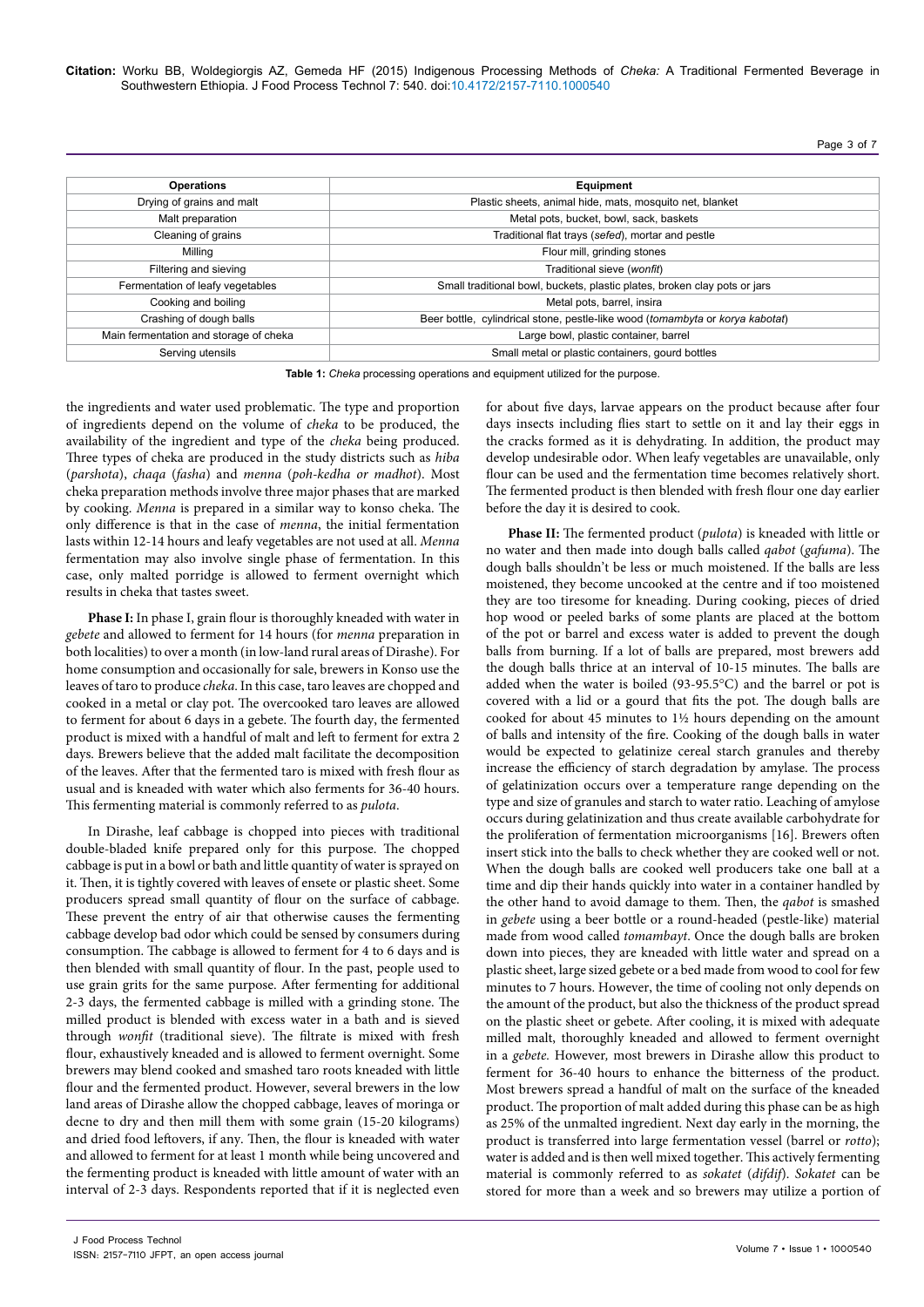it for preparing *cheka* for home consumption. Some consumers would like to use this product and it is usually given to respectable people such as hard-workers and close relatives.

Phase III: On the same day the *Sokatet* is transferred into large containers and mixed with water, a very thick porridge (*koldhumat or hanshalt*) is prepared by pouring boiling water (94.5-97° C) on to flour in *gebete* and thorough mixing using a material made from wood for this purpose or a flat cattle bone (Scapula). The porridge is allowed to cool to room temperature for 5-7 hours and malt is kneaded with the cooled porridge. The respondents indicated that the amount of malt added at this stage depends on the strength of the *sokatet* and amount of *cheka* being produced. If the *sokatet* tastes much bitter, small quantity of malt is added or otherwise it would increase. Then, the *koldhumat* (equivalent term in Dirashe is *hanshalt*) is added into the vessel containing the *sokatet*; sufficient water is added and is thoroughly mixed together using a thick stick with flat end. In some cases, brewers use their hands to mix the two products and also to adjust the consistency of the mixed product. The *cheka* is ready for consumption after 4-12 hours of fermentation (Table 2). As the duration of fermentation in the preparation of *hiba* (Dirashe *cheka*)is too long, the *sokatet* becomes much bitter and as a result the amount of malt added into *hanshalt* in the preparation of *fasha* (Konso *cheka*) is slightly larger than for *hiba* and also the proportion of the *sokatet* in the final product is much greater than *hanshalt* in *fasha*. The amount of malt used during *menna* preparation is smaller than amount utilized during both hiba and fasha production (Figure 1).

#### **Sensory properties and consumption pattern of** *cheka*

*Cheka* is produced in both rural and urban communities of Dirashe and Konso for household consumption, income generation and also for special occasions like *debo*, *waleta* (a group of affluent people who have good contact so that they invite one another to drink cheka together), mahiber, wedding and funeral. The way of preparing *cheka* differs as between households; ethnic groups and depends on tradition, economic situation and consumer preferences. According to the respondents, the sensory properties of cheka vary with the type of *cheka* and raw materials utilized. However, the *cheka* which is often produced for sale and at special occasions should have a bitter taste, yellowish to green foam, refreshing aroma, consistent texture, a very small residue (*atela*  which is given to animals) and a fairly longer shelf-life. In addition, it shouldn't contain excess foreign materials such as chaff, dead weevils or other else even though it is consumed unfiltered. Brewers in Konso villages and Gato kebele who produce *fasha* indicated that increasing the proportion of malt during the third phase of fermentation adds to the bitterness and overall quality of *cheka* whereas producers in

Dirashe believe that addition of excess malt makes the cheka sourer within a day (Figure 2).

Unlike *borde* which must be consumed within a day [8], *cheka* has a shelf-life of 2 to 4 days. But it is usually produced on a small-scale basis to avoid loss and if it is produced following Konso's processing method, it should preferably be sold within one day because consumers usually wouldn't like to drink *cheka* on the next day once it is ready for consumption. Quality deterioration starts when the active fermentation slows down and the sparkling foam doesn't appear on the surface of *cheka*. In both districts, *cheka* is retailed only at vendors' house and is often consumed locally. At times of scarcity people also consume a very sour *cheka* either by diluting with excess water or mixing it with fine ash separated through sieve. But, some people currently use orange powder to make cheka less sour. Up on addition in both cases (ash and orange powder) the *cheka* starts to form foam and tastes less acidic. The neutralising effect of ash on sour *cheka* would be because wood ashes to some extent may contain the oxides and carbonates which serve as liming agents, raising pH and thereby helping to neutralize acidic *cheka*. Most people in Dirashe like to drink sour cheka and are often suffer from stomach ache and other health problems. Smooth and reddish lower lips and skin lesions which are common among Konso people and some Dirashe people were attributed to sour *cheka* and *arake*.

*Cheka* drawn from fermentation vessel is very thick and is normally diluted with cold or warm water (boiled at 65-80° C; especially in Konso and some villages in Dirashe like Gato and Gidole) during serving. Depending on the thickness of the *cheka* being served and the desire of an individual, *cheka* can be diluted by 20 to 50% water. For this reason, the amount of nutrients a given person can get per a given amount of *cheka* could greatly vary with the extent to which the *cheka* is being diluted. It is consumed daily by both adults and children as a drink and meal replacement. In the study areas, solid foods are not available during day time at most households and as a result it is *cheka* that is consumed all day long. Most people particularly adult's start drinking it early on an empty stomach and people in Konso on average drink 3-5 litres of *cheka* per day but, in Dirashe adults can drink up to 8 litres per day. Since it can be obtained for free in most villages of Dirashe district, the amount a single individual drinks per day may go beyond 8 litres.

Although most mothers do not give cheka for their under 1 year's infants due to its high alcohol contents, children die due to *cheka* as few care givers try to give it to infants even less than 8 months and usually not on demand. Based on the informants' opinion, what matters is not only giving *cheka* for infants but also the feeding practice. Care givers hold one of their hands beneath the lower lip of the child to contain the

|                                                            | Proportion (w/w or w/v) |                   |            |           |
|------------------------------------------------------------|-------------------------|-------------------|------------|-----------|
| Ingredients                                                | Fasha                   | Hiba <sup>*</sup> | Hiba"      | Mena      |
| Chopped cooked taro leaves (cooked) : malt : water         | 0.5:0.2:0.2             | -                 |            |           |
| Chopped leaf cabbage: water                                |                         | 0.6:0.2           |            |           |
| Flour of dried moringa/ leaf cabbage + grain flour : water |                         |                   | 1.4:1      |           |
| Grain four: Fermented product : water                      | 5:0.6:4.0               | 5:0.8:4           | 5:2.4:4    |           |
| Pulota: kneading water: cooking water                      | 7:0.5:4.0               | 9:0.5:4           | 10.4:0.5:4 |           |
| Cooled smashed dough balls : malt : kneading water         | 9:1.4:1                 | 9:1.4:1           | 9:1.4:1    |           |
| Sokatet: diluting water                                    | 9:2.5                   | 9:2.5             | 9:2.5      |           |
| Grain flour: boiling water for porridge preparation        | 5:3.5                   | 5:3.5             | 5:3.5      | 5:3.5     |
| Sokatet: porridge: Malt: Water for mixing                  | 9:1.4:1:2               | 9:0.9:1:2         | 9:0.9:1:2  | 5:0.1:2.5 |

**\***When producing *cheka* following the method used by people in highland areas of Dirashe

\*\*When producing *cheka* following the method used by people in lowland areas of Dirashe

**Table 2:** The proportion of ingredients during *cheka* fermentation.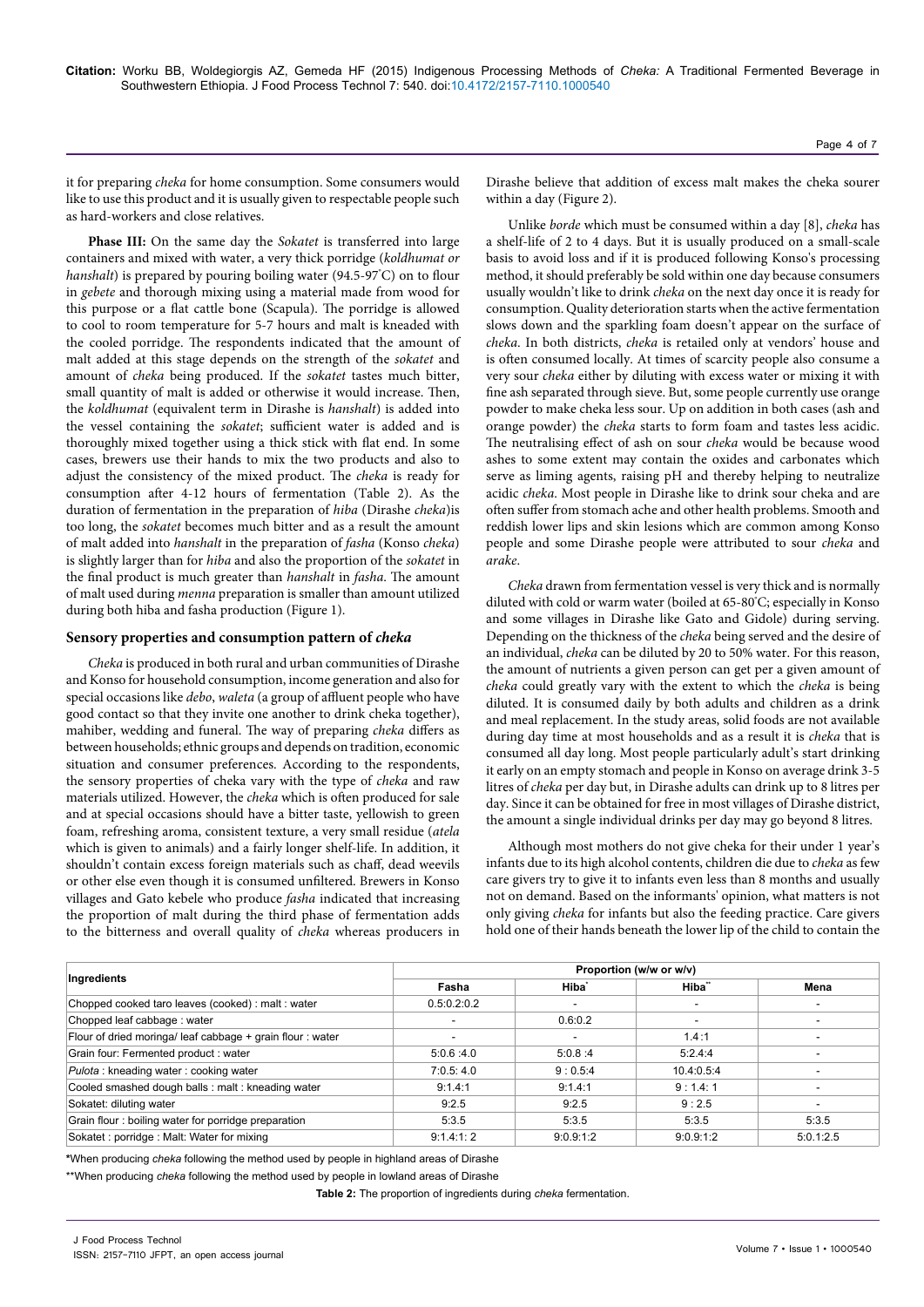**Citation:** Worku BB, Woldegiorgis AZ, Gemeda HF (2015) Indigenous Processing Methods of *Cheka:* A Traditional Fermented Beverage in Southwestern Ethiopia. J Food Process Technol 7: 540. doi:10.4172/2157-7110.1000540

Page 5 of 7



cheka and after adding the *cheka*, they close the nose of the child with the other hand in order to prevent the entry of *cheka* via nose. During this moment, the child is struggling to breath and this increases the likelihood of the child being choked. Even during this survey, a child of about 8 months old has lost his life due to this practice in one of the survey areas called *Shelele* kebele.

Both in Dirashe and Konso, drinking *cheka* is a common feature of social gatherings. *Cheka* is consumed in large quantities at collective work gatherings (*debo*), on market days and possibly on weekends and at special occasions. In rural communities of Dirashe, it is common that parents of a marrying man write letters to their close relatives to help them with *cheka* to be served for the invited people on the wedding and accordingly every requested household provides up to 6 jerry cans or clay pots (20-25 litres each) of *cheka*. Some people also willingly supply 1-2 jerry cans of *cheka* on other occasions like funerals. These indicate that cheka plays a vital role in building the social interaction of the society.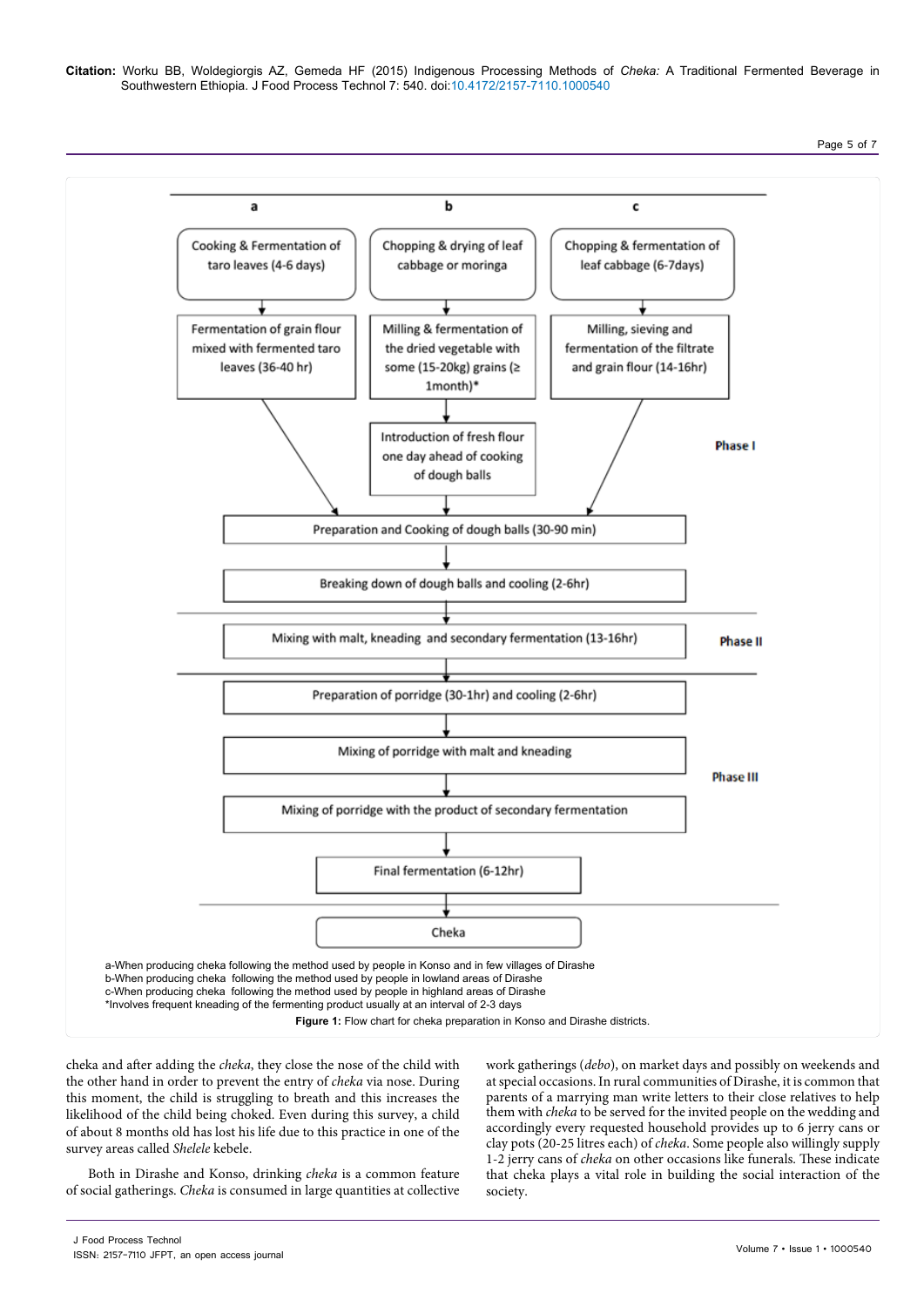

*Cheka* is considered as a low-cost meal (about ETB 2 per litre) for low-income people including government employees who cannot afford factory produced beverages and restaurant foods. *Cheka* and *kurkufa* (a dish prepared by cooking leafy vegetables particularly moringa and rounded balls of maize, sorghum or wheat flour) are believed to enhance lactation and thus, lactating women are encouraged to use them. Those consumers who drink excess *cheka* and additionally use other alcoholic beverages such as *arake* do not eat other solid foods. These indicates that dependence on *cheka* alone can affect the nutritional well-being and general health of individuals. However, most *cheka* consumers eat other foods like *nufro* or *nufiti* (salted boiled maize and/or haricot bean), *kurkufa, kitta* (unleavened bread) and *kollo* (roasted maize, chickpea, sunflower or their combination). Ground chili pepper spiced with ginger, garlic, coriander, rue, basil and salt and sometimes mixed with raw tomato or cooked vegetables is served with *cheka* as appetizers and to reduce satiation. Usually people in the study areas eat the cooked dough balls and also drink the product of phase II (*sokatet*). Some people also drink a mixture of thin porridge and *cheka* literally called *hoskidha*.

## **Economic importance of cheka and constraints encountered by brewers**

*Cheka* is a good source of economic opportunity in particular for the women as its preparation is not physically demanding. As the cost of entry to *cheka* vending is minimal, many women in Konso and Dirashe sell *cheka* and earn income for their family and basically for themselves. Some producers in Karat, town in Konso, sell *cheka* on a daily basis and most producers in both districts sell *cheka* twice per week or every other day. On a single day a given woman can produce up to 1000 litres of *cheka* which can generate a profit over ETB. 400. By virtue of *cheka*, she can also sell other foods such as *kollo*, tomato and cooked leafy vegetables and boiled haricot bean (separately or mixed) which help her to get extra income. Since the cost of raw materials and fuel in the study areas is fluctuating with seasons, the profit a brewer gets from cheka sale can be variable. Most informants in rural communities of Dirashe reported that they usually do not get a fair profit from cheka if their labour and cost of fuel is considered.

*Atella* (residue of *cheka*) is used to enhance the livestock nutrition and is believed to improve their health particularly in times of feed shortage, thereby strengthening the livelihood system. As *cheka* fermentation involves labour intensive activities such as milling

Dirashe), two or more women are employed per household that cover the major complex tasks of *cheka* fermentation. These women get paid ETB. 40-50 per day and besides obtain their daily meal from there. In some cases, if the brewer cannot provide solid foods that consumer take while drinking, neighbouring women may help with it and indirectly generate money for her. Moreover, *cheka* fermentation has played a huge role in gender development. In rural communities of Dirashe and Konso, women who produce quality *cheka* are given more status and have a greater say in a family and community. Although *cheka* serves as source of cash for households, the short

fermented vegetables and kneading, it serves as source of both direct and indirect employment for women. In Karat and Gidole (town in

keeping quality of *cheka*, lack of clean water, electricity and fire wood, seasonality of *cheka* marketing (particularly in rural communities), inconsistency in the product quality and lack of encouragement from masculine family members are the major challenges which reduce the profitability of *cheka*. In most rural communities of Dirashe especially during harvesting and threshing seasons, people can get *cheka* for free. Consequently, brewers who depend on *cheka* vending cannot get enough customers during such times and become non-profitable. For this reason and others, most women in Dirashe do not engage in *cheka* marketing.

# **Conclusion**

*Cheka* is a cereal and vegetable-based beverage which serves as source of nutrients for hundreds of thousands of people in Southwestern Ethiopia. Survey results showed that the preparation of *cheka* involves very complex and tedious operations such as repeated cooking and kneading of the fermentation products. Diverse methods of preparing *cheka* exist in Dirashe and Konso with differences in some ingredients utilized. In this study, it was found that the duration of *cheka* fermentation varies among localities (from a day to months); as a consequence, *cheka* with different sensory properties is produced. *Cheka* is being consumed while it is actively fermenting and has a short shelf-life of two to four days. The investigators believe that *cheka* fermentation has not received the scientific attention that it deserves. Studying the nutritional value, alcoholic content, and microbial dynamics of *cheka* as well as understanding process variables and properties of raw materials during its preparations will help in making it as a commercially viable enterprise.